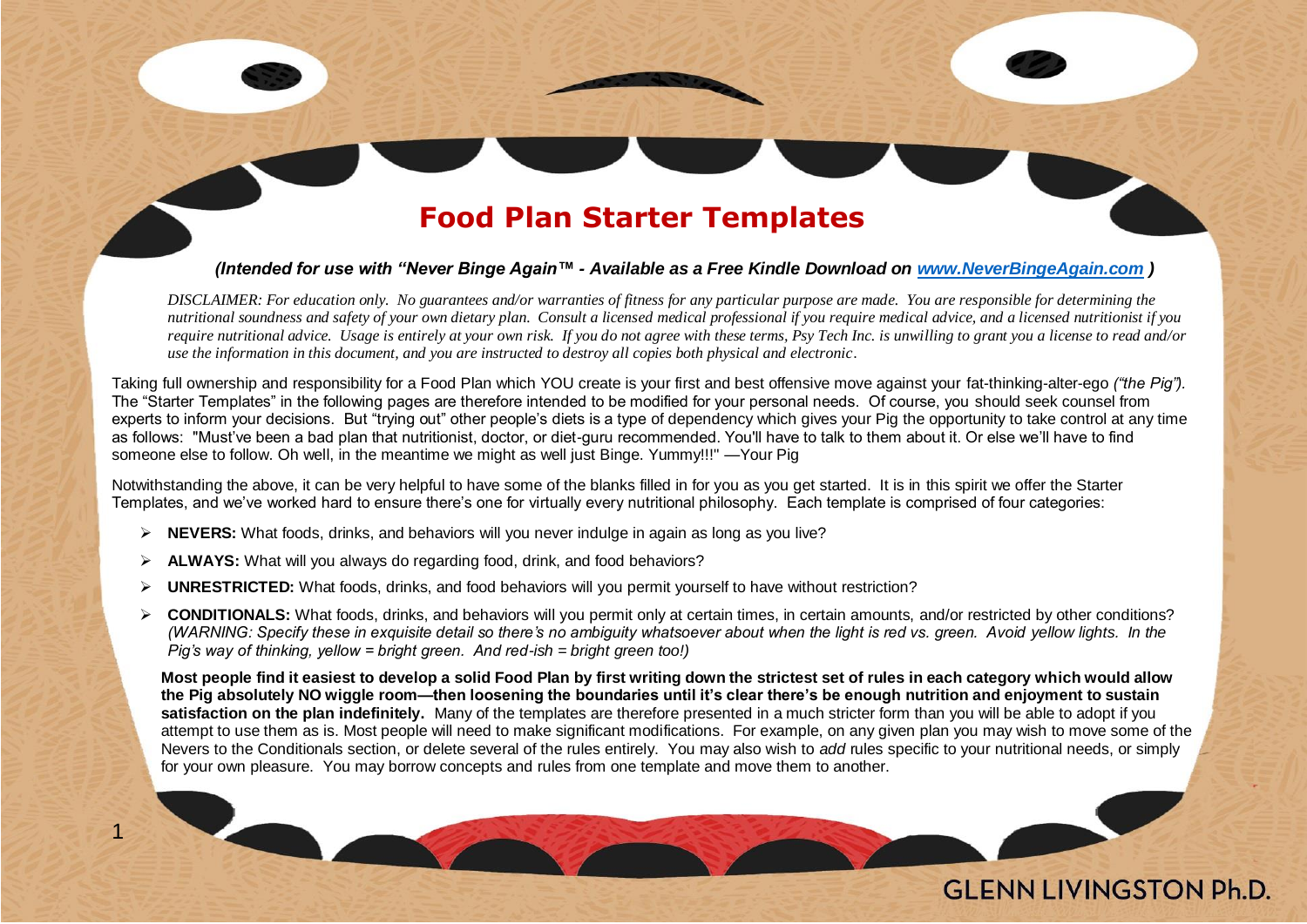**The bottom line is, it's YOUR plan… change it however you like!** As long as the final result is easy to remember, nutritionally sound, and 100% unambiguous you'll be fine. And don't feel constrained by the formatting of the Starter Templates. There's NO reason you have to keep the columns, or even force it to fit on a single page. You also don't have to use the four categories above—they're just a convenient structure to help you think things through. The plans are listed in no particular order, so please be sure to page all the way through the document to find one which is closest to your nutritional philosophy. This is an evolving document. Check for periodic free updates at [www.NeverBingeAgain.com.](http://www.neverbingeagain.com/) And please know the author does not personally endorse any of the plans enclosed, and in fact may vehemently disagree with many of them, but has presented a full spectrum to respect the fact that what you choose to put on your plate vs. your Pig's trough is a very private matter.

**Just one more thing, and it's VERY important!** Although *some* people find it helpful to create and adopt a comprehensive Food Plan right out of the gate, others find this overwhelming and find more success by just starting with ONE clear line in the sand. This is a perfectly acceptable—often preferable—way to set yourself up for success. Confidently adopting and reaping the benefits of ONE rule which protects you from a troubling food *(or food behavior)* can build the necessary momentum to adopt the next.

> *Oh… and to learn more about the products and services available to help fix your food problem and achieve the body, mind, and physical performance you most desire please visit…*

### **[www.FixYourFoodProblem.com](http://www.fixyourfoodproblem.com/)**

**GI ENN LIVINGSTON Ph.D.** 

 $\overline{2}$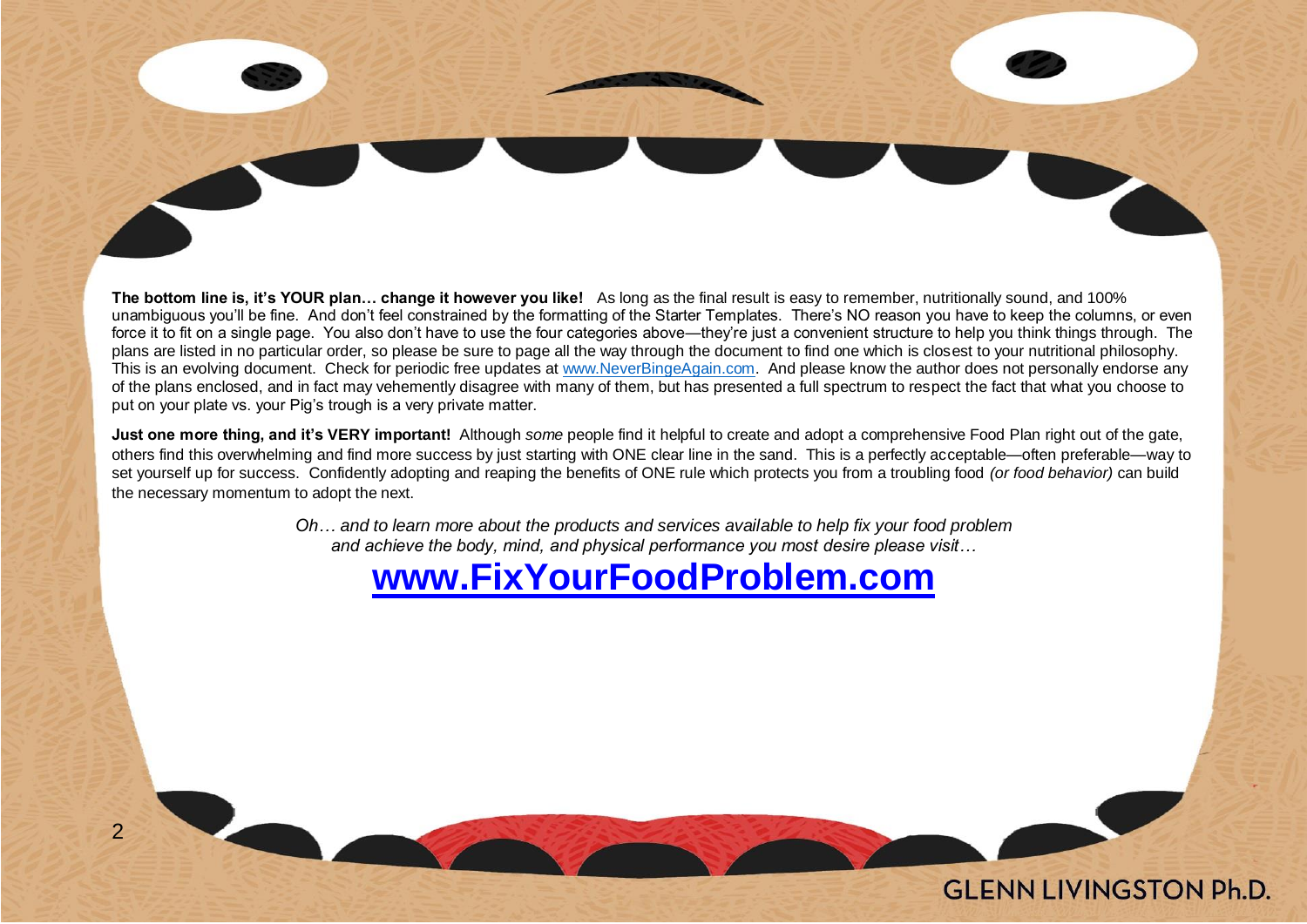#### **Blank Food Plan Template**

We'll begin with a blank slate for those of you who don't wish to be at all encumbered with the thoughts of others.

| <b>NEVERS</b>                                                                                   | <b>ALWAYS</b>                                                         | <b>UNRESTRICTED</b>                                                                                | <b>CONDITIONALS</b>                                                                                                                          |
|-------------------------------------------------------------------------------------------------|-----------------------------------------------------------------------|----------------------------------------------------------------------------------------------------|----------------------------------------------------------------------------------------------------------------------------------------------|
| What foods, drinks, and<br>behaviors will you never<br>indulge in again as long as<br>you live? | What will you always do regarding<br>food, drink, and food behaviors? | What foods, drinks, and food<br>behaviors will you permit yourself to<br>have without restriction? | What foods, drinks, and behaviors<br>will you permit only at certain<br>times, in certain amounts, and/or<br>restricted by other conditions? |
|                                                                                                 |                                                                       |                                                                                                    |                                                                                                                                              |
|                                                                                                 |                                                                       |                                                                                                    |                                                                                                                                              |
|                                                                                                 |                                                                       |                                                                                                    |                                                                                                                                              |
|                                                                                                 |                                                                       |                                                                                                    |                                                                                                                                              |
|                                                                                                 |                                                                       |                                                                                                    |                                                                                                                                              |

**GLENN LIVINGSTON Ph.D.** 

3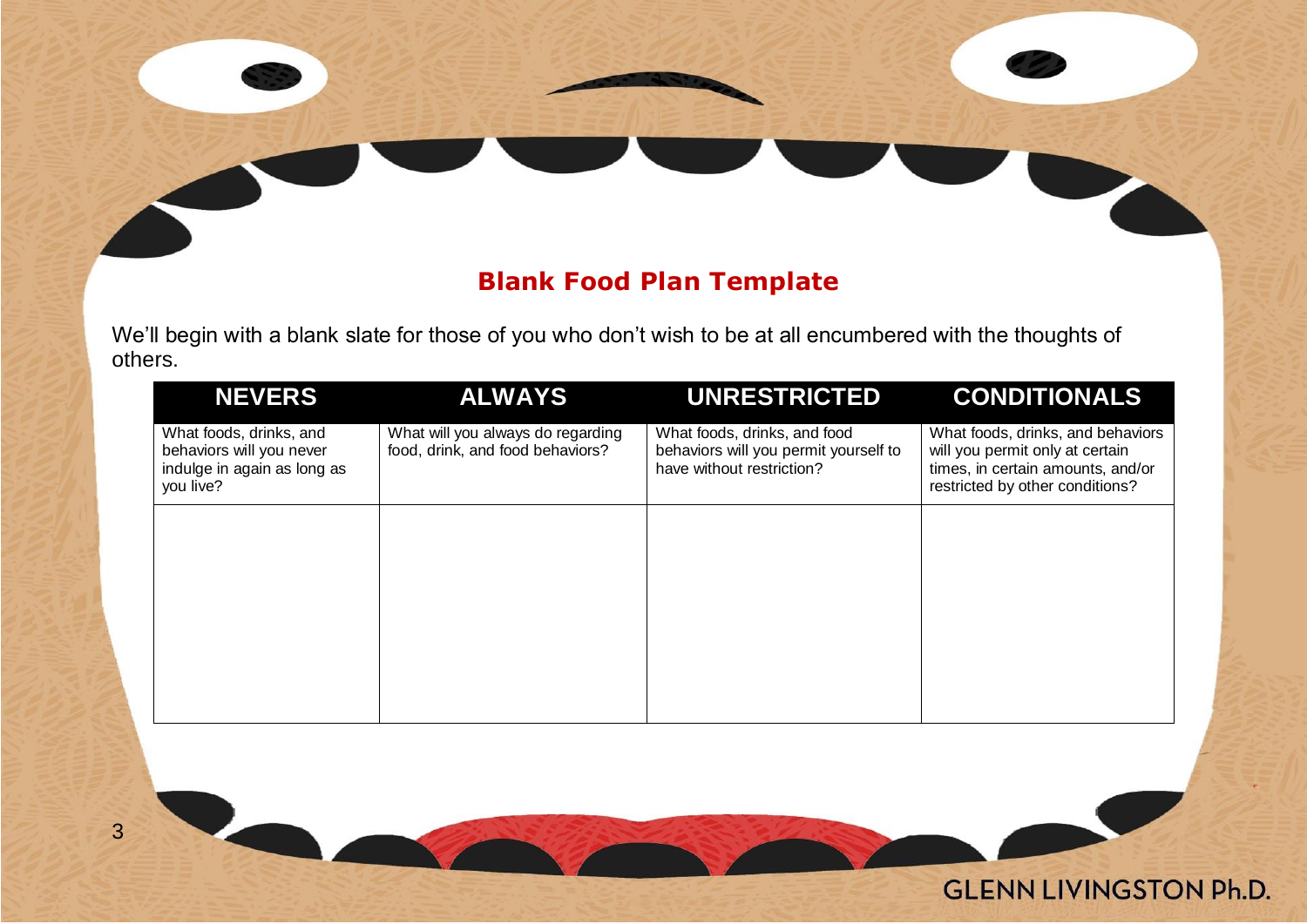### **Macrobiotic**

| <b>NEVERS</b>                                                                                                                                                                                                                                                                                                                                               | <b>ALWAYS</b>                                                                                                                                                                                                                                                                                                                                                        | <b>UNRESTRICTED</b>                                                                                                                                   | <b>CONDITIONALS</b>                                                                                                                                                                                                                                                                                                                                                                                                                                                                                |
|-------------------------------------------------------------------------------------------------------------------------------------------------------------------------------------------------------------------------------------------------------------------------------------------------------------------------------------------------------------|----------------------------------------------------------------------------------------------------------------------------------------------------------------------------------------------------------------------------------------------------------------------------------------------------------------------------------------------------------------------|-------------------------------------------------------------------------------------------------------------------------------------------------------|----------------------------------------------------------------------------------------------------------------------------------------------------------------------------------------------------------------------------------------------------------------------------------------------------------------------------------------------------------------------------------------------------------------------------------------------------------------------------------------------------|
| What foods, drinks, and behaviors<br>will you never indulge in again as<br>long as you live?                                                                                                                                                                                                                                                                | What will you always do regarding<br>food, drink, and food behaviors?                                                                                                                                                                                                                                                                                                | What foods, drinks, and food<br>behaviors will you permit yourself<br>to have without restriction?                                                    | What foods, drinks, and behaviors<br>will you permit only at certain<br>times, in certain amounts, and/or<br>restricted by other conditions?                                                                                                                                                                                                                                                                                                                                                       |
| I Never Eat Red Meat<br>I Never Eat and/or Drink Dairy<br>I Never More Than Two Servings<br>of Animal Products on Any Given<br>Calendar Week<br>I Never Eat More Than Three<br>Servings of Fruit on Any Given<br>Calendar Day<br>I Never Consume More Than<br>10% of My Calories from Oil on<br>Any Given Calendar Day<br>I Never Use Artificial Sweeteners | I Always Consume At Least One<br>Pound of Vegetables Each Calendar<br>Day<br>I Always Drink 8 Full Cups of Water<br>Each Calendar Day<br>I Always Eat At Least One Piece of<br>Whole Fruit Each Day<br>I Always Eat At Least One Serving of<br>Legumes Each Calendar Day<br>I Always Drink a Minimum of Two<br>Cups of Organic Vegetable Juice<br>Each Calendar Week | I may have as many un-sauced<br>vegetables as I wish at any given<br>time of day or night.<br>may drink as much water and/or<br>herbal tea as I wish. | I only ever eat sweets two<br>weekends per Calendar Month,<br>and on those weekends I may only<br>have up to 20% of my total calories<br>from sweets. (Note: "Sweets"<br>means anything sweet besides<br>whole fruit)<br>I only ever eat processed grains<br>like pasta and/or bread two<br>weekends per Calendar Month,<br>they may not be the same<br>weekends as those I choose to eat<br>sweets (above), and on those<br>weekends I may only have up to<br>20% of my total calories from these |



#### **GLENN LIVINGSTON Ph.D.**

'Z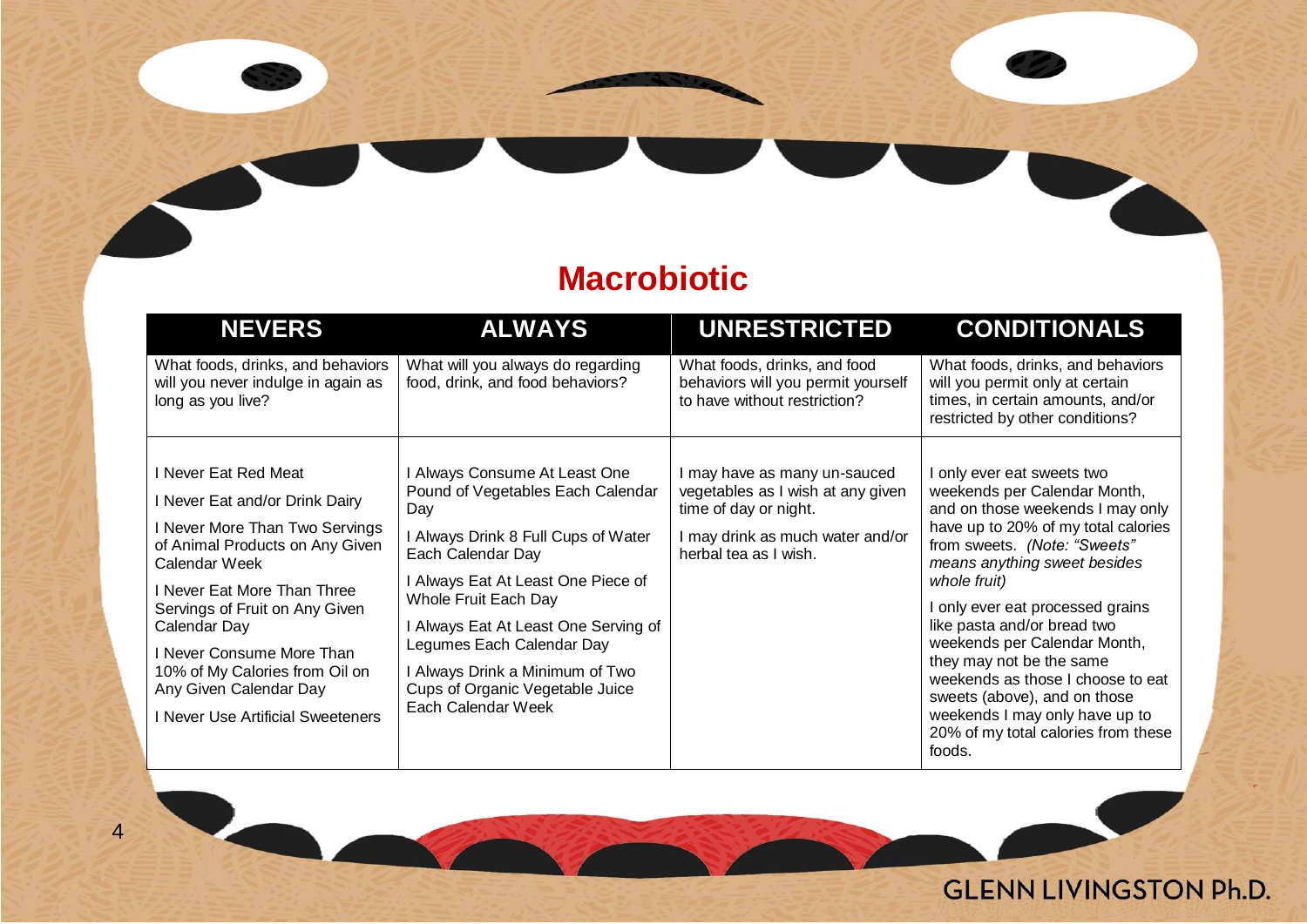#### **Sugar and Flour Addict**

Some people who have exhaustively battled refined sugar and flour find it easier to adopt a plan which excludes them entirely. This is often more effective when alcohol is also excluded as a never *(not shown here.)* Some people take it a step further and exclude artificial sweeteners. There is no nutritional need for refined sugar, flour, or alcohol in the body.

| <b>NEVERS</b>                                                                                | <b>ALWAYS</b>                                                          | <b>UNRESTRICTED</b>                                                                                | <b>CONDITIONALS</b>                                                                                                                          |
|----------------------------------------------------------------------------------------------|------------------------------------------------------------------------|----------------------------------------------------------------------------------------------------|----------------------------------------------------------------------------------------------------------------------------------------------|
| What foods, drinks, and behaviors<br>will you never indulge in again as<br>long as you live? | What will you always do regarding<br>food, drink, and food behaviors?  | What foods, drinks, and food<br>behaviors will you permit yourself to<br>have without restriction? | What foods, drinks, and behaviors<br>will you permit only at certain times,<br>in certain amounts, and/or restricted<br>by other conditions? |
| I Will Never Eat Anything<br><b>Sweet Besides Whole Fruit</b><br>and Stevia Again            | always eat leafy green<br>vegetables with at least one<br>meal per day | I may have as much water,<br>herbal tea, and calorie free<br>coffee as I desire                    | I will only ever drink alcohol<br>again when out to dinner with<br>someone I love (other than                                                |
| I Will Never Eat Any Type of<br>Flour Again                                                  |                                                                        |                                                                                                    | myself) and I will never have<br>more than four drinks per<br>calendar week again.                                                           |

**GLENN LIVINGSTON Ph.D.**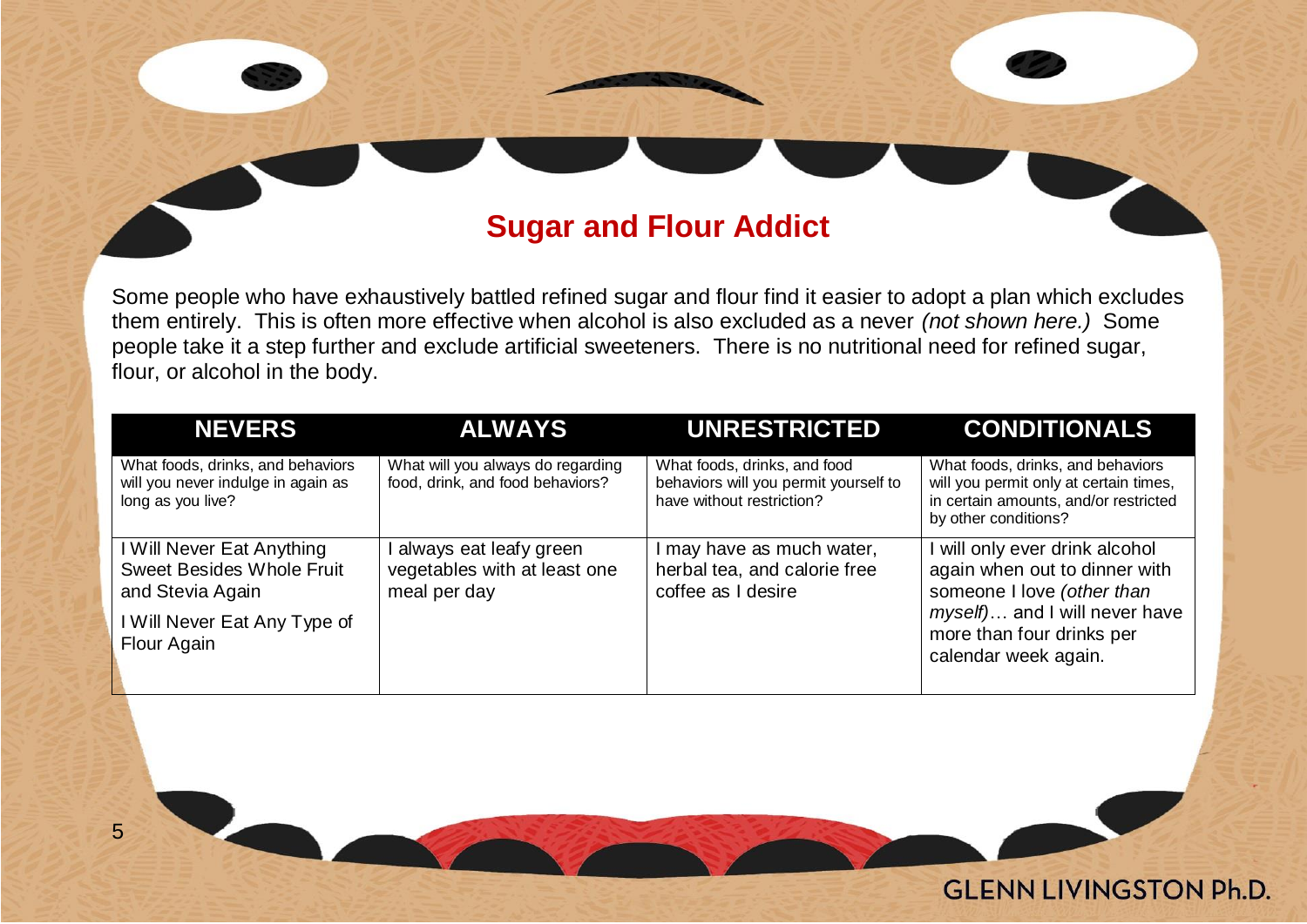### **Paleolithic**

| <b>NEVERS</b>                                                                                | <b>ALWAYS</b>                                                                  | <b>UNRESTRICTED</b>                                                                                | <b>CONDITIONALS</b>                                                                                                                          |
|----------------------------------------------------------------------------------------------|--------------------------------------------------------------------------------|----------------------------------------------------------------------------------------------------|----------------------------------------------------------------------------------------------------------------------------------------------|
| What foods, drinks, and behaviors<br>will you never indulge in again as<br>long as you live? | What will you always do<br>regarding food, drink, and food<br>behaviors?       | What foods, drinks, and food<br>behaviors will you permit yourself to<br>have without restriction? | What foods, drinks, and behaviors<br>will you permit only at certain<br>times, in certain amounts, and/or<br>restricted by other conditions? |
| I Will Never Count Calories                                                                  | I Always Consume At Least                                                      | I may have as many                                                                                 | I Only Eat Grains and/or                                                                                                                     |
| and/or Restrict My Portions                                                                  | One Tablespoon of Coconut                                                      | vegetables as I wish at any                                                                        | Flour on Wednesdays and                                                                                                                      |
| Again                                                                                        | Oil Every Calendar Day                                                         | time                                                                                               | Saturdays and Even Then                                                                                                                      |
| I Will Never Eat Legumes of                                                                  | I Always Eat At Least Two 10                                                   | I may drink as much                                                                                | No More Than 600 Calories                                                                                                                    |
| Any Type Again                                                                               | Inch Plate's Worth of                                                          | unsweetened herbal tea as                                                                          | Worth per Calendar Day                                                                                                                       |
| l Will Never Eat Anything                                                                    | Vegetables Every Calendar                                                      | I wish at any time                                                                                 | The only oils I will ever                                                                                                                    |
| <b>Sweet Besides Whole Fruit</b>                                                             | Day                                                                            |                                                                                                    | consume again are Avocado                                                                                                                    |
| Again                                                                                        | I Always Eat At Least 2/3rds of                                                |                                                                                                    | Oil and/or Olive Oil.                                                                                                                        |
| l Will Never Eat More Than                                                                   | a Pound of Pasture Raised                                                      |                                                                                                    | The only dairy products other                                                                                                                |
| Two Servings of Fruit Per                                                                    | and/or Grass Fed Animal                                                        |                                                                                                    | than butter and heavy cream                                                                                                                  |
| Day Again                                                                                    | Protein Every Calendar Day                                                     |                                                                                                    | I may eat are raw, full fat,                                                                                                                 |
| Will Never Cook with Oil<br>Again (I will only use oil cold<br>in salad dressings)           | I Always Spend at Least 15<br>Minutes Outside in the Sun<br>Every Calendar Day |                                                                                                    | and/or fermented.                                                                                                                            |

#### **GLENN LIVINGSTON Ph.D.**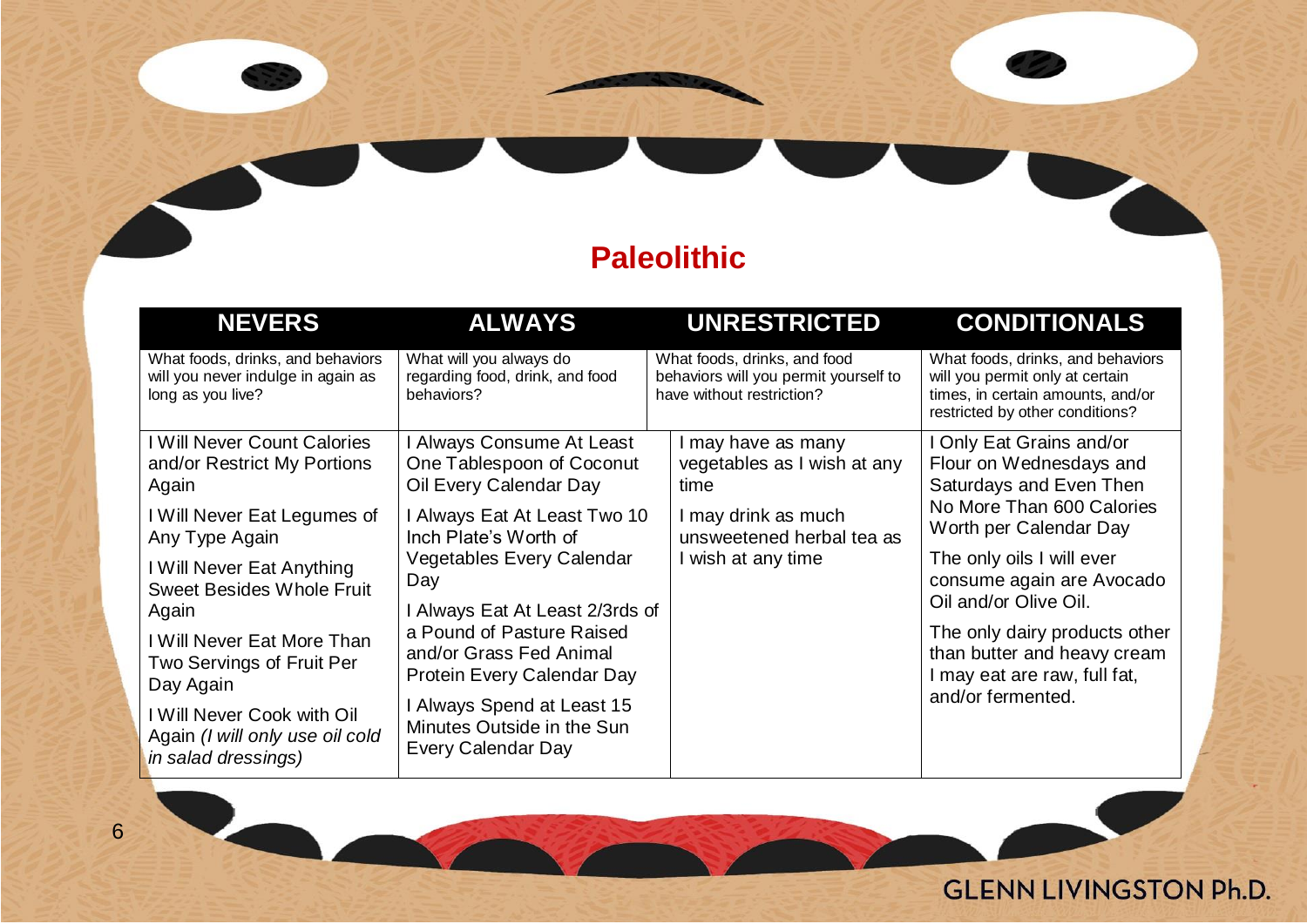#### **Vegetarian Variations**

Please note that rather than creating separate starter templates for each subtype of vegetarian Food Plans we have condensed them into one and indicated those rules belonging only to specific subtypes with parenthetical comments. You should delete the lines which don't apply to the particular subtype you have chosen. *(You can also then delete the parenthetical comments)*

| <b>NEVERS</b>                                                                                                                                                                                                                                                             | <b>ALWAYS</b>                                                                                                                                                                                                                                                                           | <b>UNRESTRICTED</b>                                                                                                                                                                 | <b>CONDITIONALS</b>                                                                                                                          |
|---------------------------------------------------------------------------------------------------------------------------------------------------------------------------------------------------------------------------------------------------------------------------|-----------------------------------------------------------------------------------------------------------------------------------------------------------------------------------------------------------------------------------------------------------------------------------------|-------------------------------------------------------------------------------------------------------------------------------------------------------------------------------------|----------------------------------------------------------------------------------------------------------------------------------------------|
| What foods, drinks, and behaviors<br>will you never indulge in again as<br>long as you live?                                                                                                                                                                              | What will you always do regarding<br>food, drink, and food behaviors?                                                                                                                                                                                                                   | What foods, drinks, and food<br>behaviors will you permit<br>yourself to have without<br>restriction?                                                                               | What foods, drinks, and behaviors<br>will you permit only at certain<br>times, in certain amounts, and/or<br>restricted by other conditions? |
| I Will Never Eat Any Animal<br>Product Again (VEGAN)<br>Other Than Eggs and Dairy<br>I Will Never Eat Any Animal<br>Product Again (LACTO-<br><b>OVO VEGETARIAN)</b><br>Other Than Dairy I Will<br>Never Eat Any Animal<br>Product Again (LACTO-<br><b>OVO VEGETARIAN)</b> | I Always Have At Least One<br>Half Pound of Green Leafy<br>Vegetables Each Calendar<br>Day<br>I Always Have At Least One<br><b>Half Pound of Cruciferous</b><br>Vegetables Each Calendar<br>Day<br>I Always Write Down How<br>Many Grams of Protein I've<br>Eaten Before Bed Each Night | I may eat as many un-<br>sauced vegetables as I<br>wish.<br>I may drink as much water<br>as I wish.<br>Other than carrot juice, I<br>may drink as much<br>vegetable juice as I wish | I Only Eat Animal Products<br>on Weekends (WEEKEND<br><b>VEGETARIAN)</b>                                                                     |

**GLENN LIVINGSTON Ph.D.**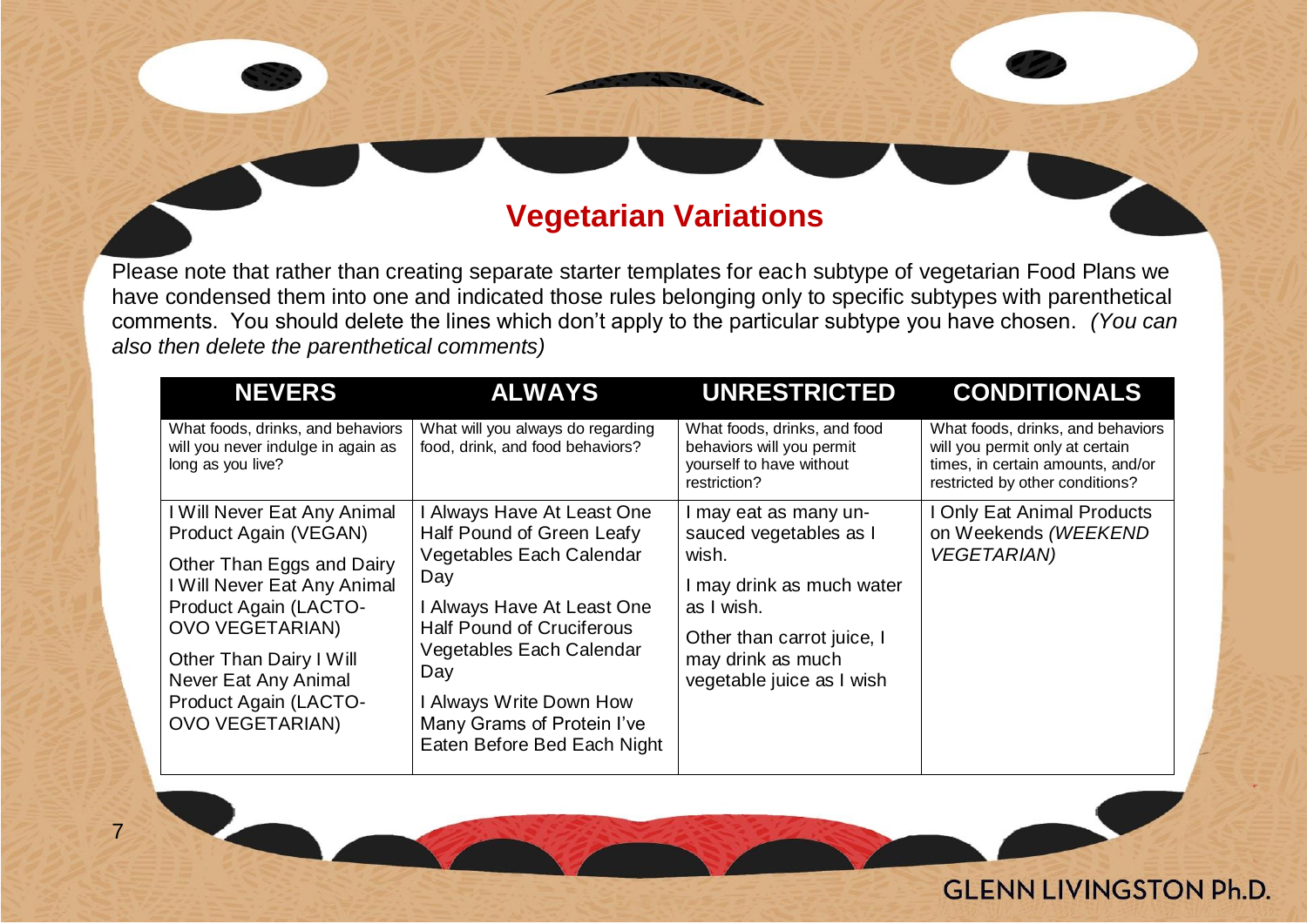### **Whole Foods**

Some people do best with a very minimalistic set of rules focused on a "clean" way of eating.

| <b>NEVERS</b>                                                                                | <b>ALWAYS</b>                                                         | <b>UNRESTRICTED</b>                                                                                | <b>CONDITIONALS</b>                                                                                                                          |
|----------------------------------------------------------------------------------------------|-----------------------------------------------------------------------|----------------------------------------------------------------------------------------------------|----------------------------------------------------------------------------------------------------------------------------------------------|
| What foods, drinks, and behaviors<br>will you never indulge in again as<br>long as you live? | What will you always do regarding<br>food, drink, and food behaviors? | What foods, drinks, and food<br>behaviors will you permit yourself to<br>have without restriction? | What foods, drinks, and behaviors<br>will you permit only at certain times,<br>in certain amounts, and/or restricted<br>by other conditions? |
| I Never Eat Processed Foods                                                                  |                                                                       | I May Eat As Much Whole                                                                            |                                                                                                                                              |
| I Never Eat Non-Organic<br><b>Animal Products</b>                                            |                                                                       | Plant Food As I Desire at Any<br>Time                                                              |                                                                                                                                              |

8

**GLENN LIVINGSTON Ph.D.**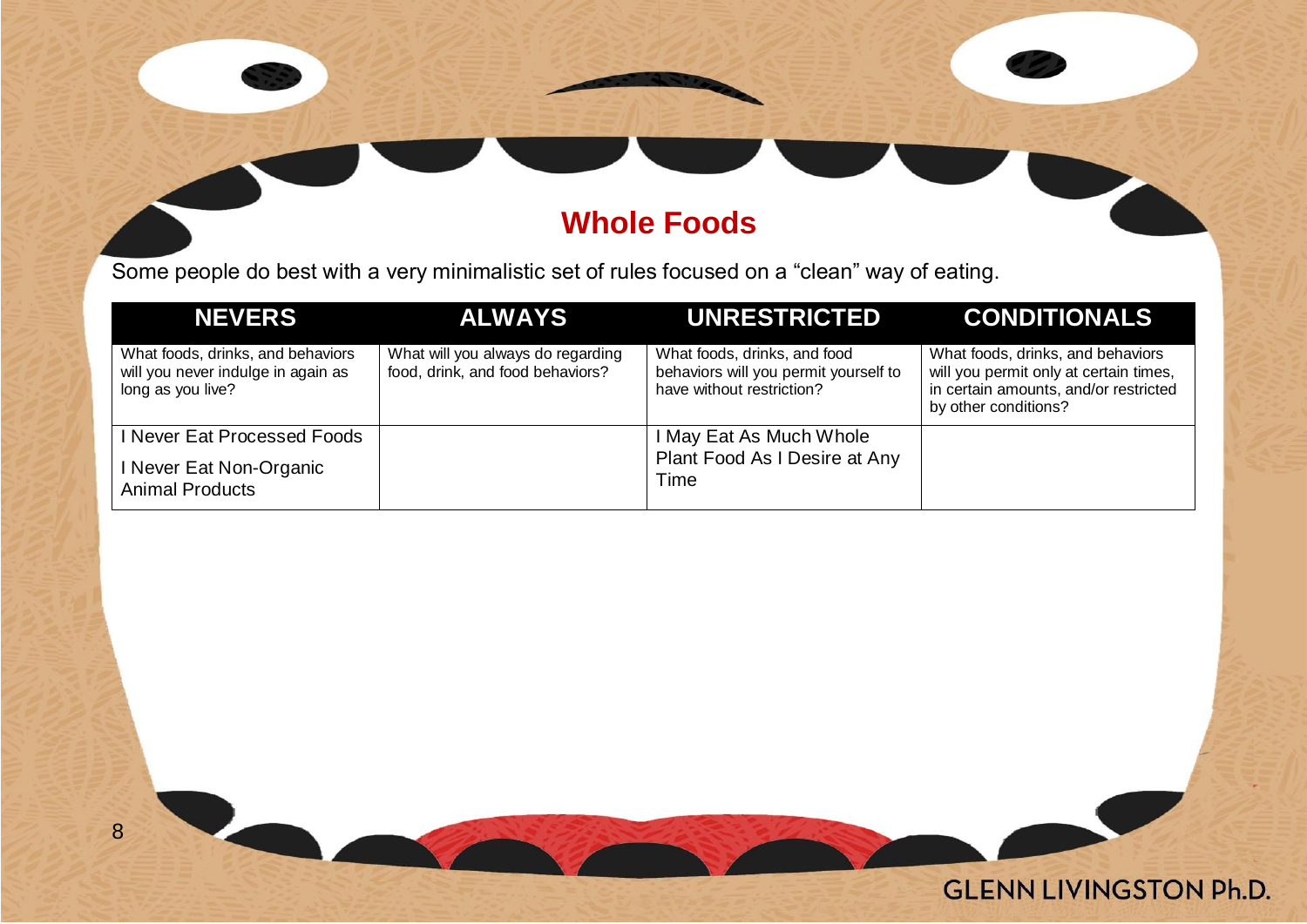#### **For Grazers and Over-Snackers**

For some people, the central problem with their eating behavior is frequency, and creating a fasted state between meals is all that's really required to achieve their health and fitness goals.

| <b>NEVERS</b>                                                                                                                                 | <b>ALWAYS</b>                                                                                                                        | <b>UNRESTRICTED</b>                                                                                                     | <b>CONDITIONALS</b>                                                                                                                          |
|-----------------------------------------------------------------------------------------------------------------------------------------------|--------------------------------------------------------------------------------------------------------------------------------------|-------------------------------------------------------------------------------------------------------------------------|----------------------------------------------------------------------------------------------------------------------------------------------|
| What foods, drinks, and behaviors<br>will you never indulge in again as<br>long as you live?                                                  | What will you always do regarding<br>food, drink, and food behaviors?                                                                | What foods, drinks, and food<br>behaviors will you permit yourself to<br>have without restriction?                      | What foods, drinks, and behaviors<br>will you permit only at certain times,<br>in certain amounts, and/or restricted<br>by other conditions? |
| I Will Never Eat More Than<br>Four Meals on Any Given<br>Calendar Day Again<br>I Will Never Consume<br><b>Calories Between Meals</b><br>Again | always leave at least two<br>hours between meals, and<br>define a meal as anything<br>consumed within one hour of<br>the first bite. | I may drink as much water as I<br>wish.<br>Other than carrot juice, I may<br>drink as much vegetable juice<br>as I wish |                                                                                                                                              |

**GLENN LIVINGSTON Ph.D.**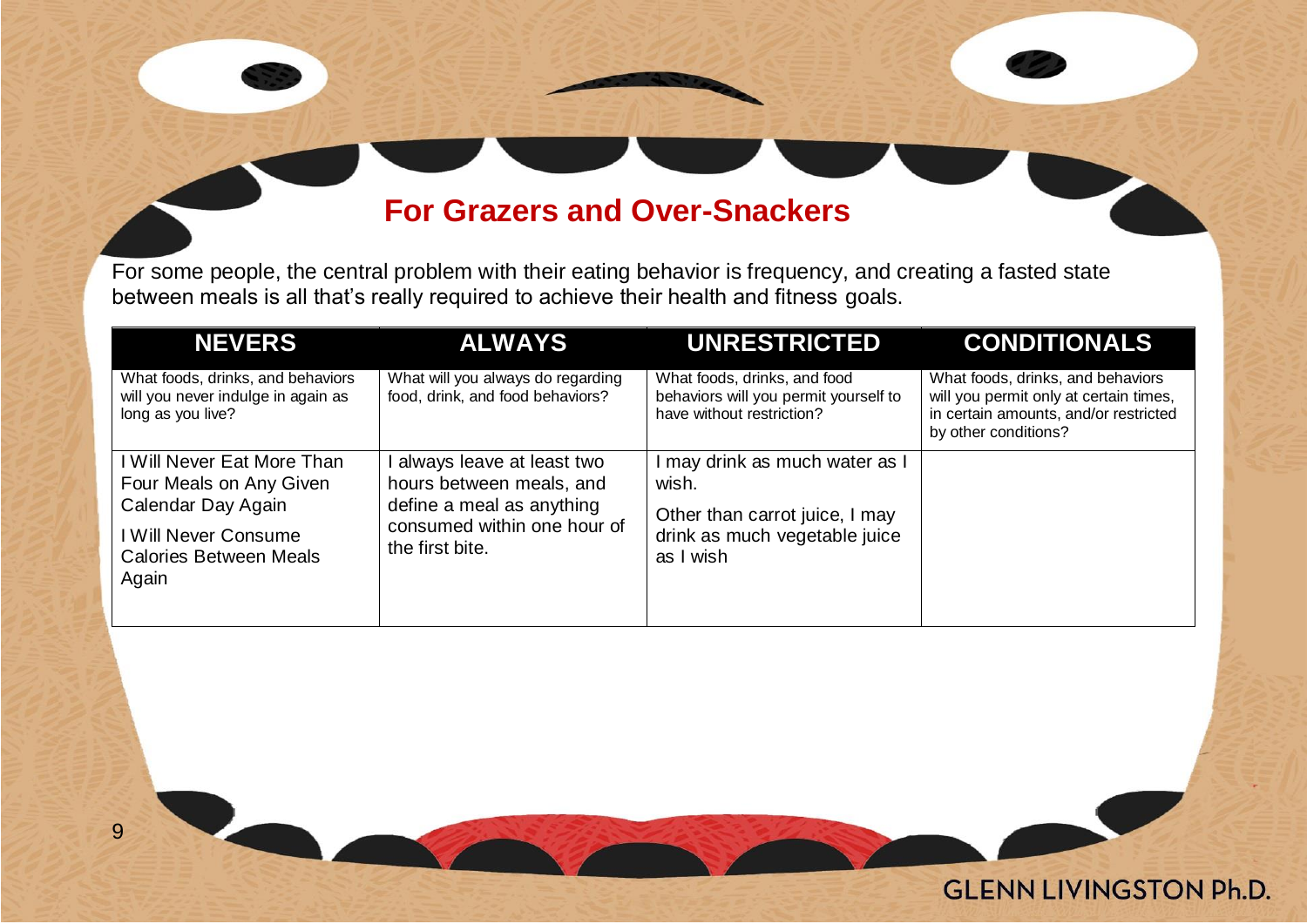### **Calorie Counters**

'Z

**GLENN LIVINGSTON Ph.D.** 

| <b>NEVERS</b>                                                                                                                  | <b>ALWAYS</b>                                                                                                                 | <b>UNRESTRICTED</b>                                                                                | <b>CONDITIONALS</b>                                                                                                                                                                                                                                                                                                                                                                                                                        |
|--------------------------------------------------------------------------------------------------------------------------------|-------------------------------------------------------------------------------------------------------------------------------|----------------------------------------------------------------------------------------------------|--------------------------------------------------------------------------------------------------------------------------------------------------------------------------------------------------------------------------------------------------------------------------------------------------------------------------------------------------------------------------------------------------------------------------------------------|
| What foods, drinks, and behaviors<br>will you never indulge in again as<br>long as you live?                                   | What will you always do regarding<br>food, drink, and food behaviors?                                                         | What foods, drinks, and food<br>behaviors will you permit yourself to<br>have without restriction? | What foods, drinks, and behaviors<br>will you permit only at certain times,<br>in certain amounts, and/or restricted<br>by other conditions?                                                                                                                                                                                                                                                                                               |
| I Never Go to Bed on Any<br>Given Calendar Day<br><b>Without Tallying My</b><br>Calories for the Day in<br><b>Written Form</b> | I Always Tally My Total<br>Calories Consumed on Any<br>Given Calendar Day in My<br><b>Head Before Eating</b><br>Something New | I may drink as much calorie-<br>free liquids as I desire                                           | I eat no more than (NUMBER)<br>of calories per Calendar Day<br>with the exception of one<br>Calendar Day per Calendar<br>Month (the "Double Calorie<br>Day") when I may have as<br>(NUMBER ABOVE x 2)<br>calories. (NOTE: This<br>condition is meant to be<br>optional for those calorie<br>counters who want occasional<br>relief. The specific number,<br>frequency of these special<br>days, and multiple of calories<br>is up to you!) |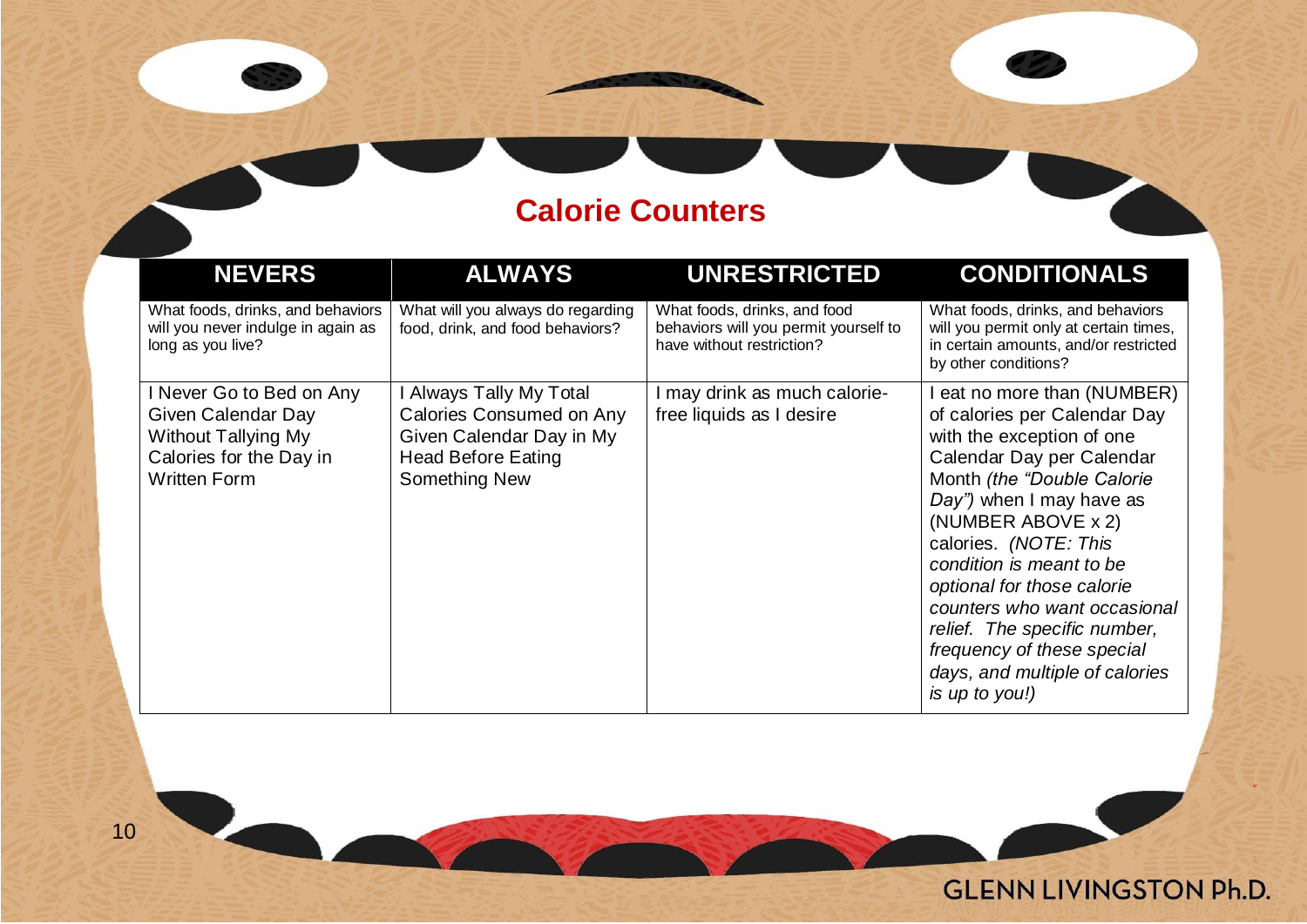### **Carbohydrate Counters / Low Carb**

| <b>NEVERS</b>                                                                                                                                  | <b>ALWAYS</b>                                                                                                                                            | <b>UNRESTRICTED</b>                                                                                | <b>CONDITIONALS</b>                                                                                                                                                                 |
|------------------------------------------------------------------------------------------------------------------------------------------------|----------------------------------------------------------------------------------------------------------------------------------------------------------|----------------------------------------------------------------------------------------------------|-------------------------------------------------------------------------------------------------------------------------------------------------------------------------------------|
| What foods, drinks, and behaviors<br>will you never indulge in again as<br>long as you live?                                                   | What will you always do regarding<br>food, drink, and food behaviors?                                                                                    | What foods, drinks, and food<br>behaviors will you permit yourself<br>to have without restriction? | What foods, drinks, and behaviors<br>will you permit only at certain times,<br>in certain amounts, and/or restricted<br>by other conditions?                                        |
| I Will Never Eat Anything<br>with More Than (NUMBER)<br>of Carbs in Any Given Meal<br>Again (a meal being defined<br>as occurring within sixty | I Always Tally My Total Grams<br>of Carbohydrates Consumed<br>on Any Given Calendar Day in<br>My Head Before Consuming<br><b>Any Additional Calories</b> | I May Eat As Much Zero<br>Carbohydrate Foods As I<br>Desire at Any Time                            | Between (DATE) and (DATE) I<br>Will Never Eat More Than<br>(NUMBER OF GRAMS)<br>Grams of Carbohydrates on<br>Any Given Calendar Day                                                 |
| minutes of the first bite, and<br>no sooner than two hours<br>after the completion of a<br>prior meal)                                         |                                                                                                                                                          |                                                                                                    | (ADJUST DATES AND ADD<br><b>ADDITIONAL STATEMENTS</b><br>TO ACCOUNT FOR<br><b>PLANNED PHASES OF</b><br><b>INCREASING AND/OR</b><br><b>DECREASING</b><br><b>CARBOHYDRATE LEVELS)</b> |

**GLENN LIVINGSTON Ph.D.**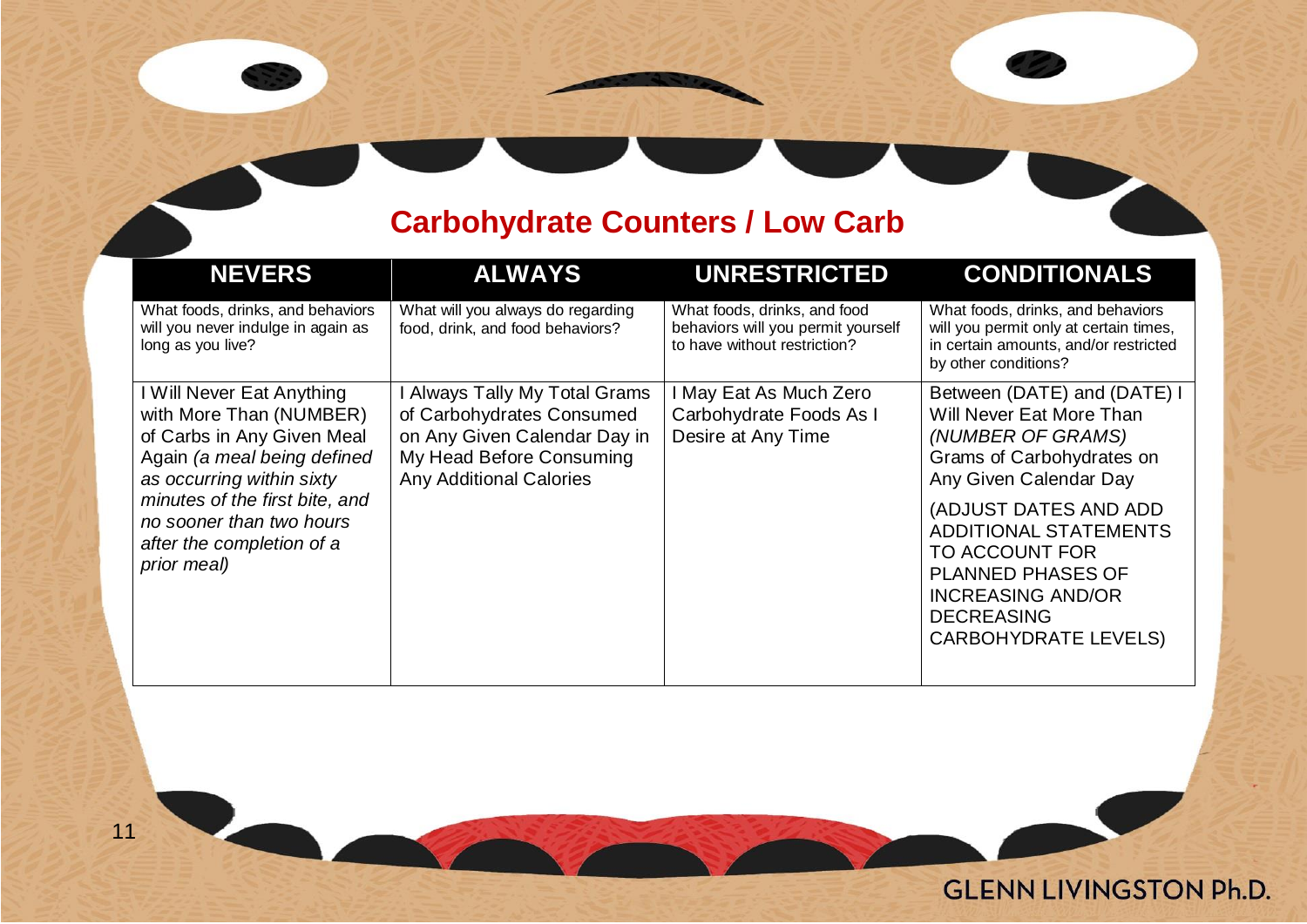## **Health Food Lunatic** *(Very Strict)*

| <b>NEVERS</b>                                                                                                                                                                                               | <b>ALWAYS</b>                                                            | <b>UNRESTRICTED</b>                                                                                                      | <b>CONDITIONALS</b>                                                                                                                          |
|-------------------------------------------------------------------------------------------------------------------------------------------------------------------------------------------------------------|--------------------------------------------------------------------------|--------------------------------------------------------------------------------------------------------------------------|----------------------------------------------------------------------------------------------------------------------------------------------|
| What foods, drinks, and behaviors will<br>you never indulge in again as long as<br>you live?                                                                                                                | What will you always do<br>regarding food, drink, and food<br>behaviors? | What foods, drinks, and food<br>behaviors will you permit yourself to<br>have without restriction?                       | What foods, drinks, and behaviors<br>will you permit only at certain times,<br>in certain amounts, and/or restricted<br>by other conditions? |
| I Will Never Eat Anything<br>Which Doesn't Grow in the<br>Ground Again.                                                                                                                                     | 100% of my diet is<br><b>ALWAYS comprised</b><br>of fruit, vegetables,   | Provided all other rules are met I<br>may eat as many vegetables,<br>fruits, spices, and beans as I wish<br>at any time. | I will never eat more than three<br>ounces of nuts and/or seeds on<br>any given Calendar Day                                                 |
| I Will Never Eat Sweets,<br>Grains, Flour, Oil, and/or<br><b>Alcohol Again.</b> (Sweets)<br>include anything and everything<br>which tastes sweet besides<br>whole fruits, berries, stevia, and<br>chicory) | seeds, nuts, spices,<br>beans, and<br>supplements.                       | Provided all other rules are met I<br>may eat as many calories as I wish<br>at any time.                                 |                                                                                                                                              |
| <b>Added Salt and/or Sodium.</b><br>(Includes all foods, drinks, and<br>sauces with added sodium.)                                                                                                          |                                                                          |                                                                                                                          |                                                                                                                                              |

**GLENN LIVINGSTON Ph.D.**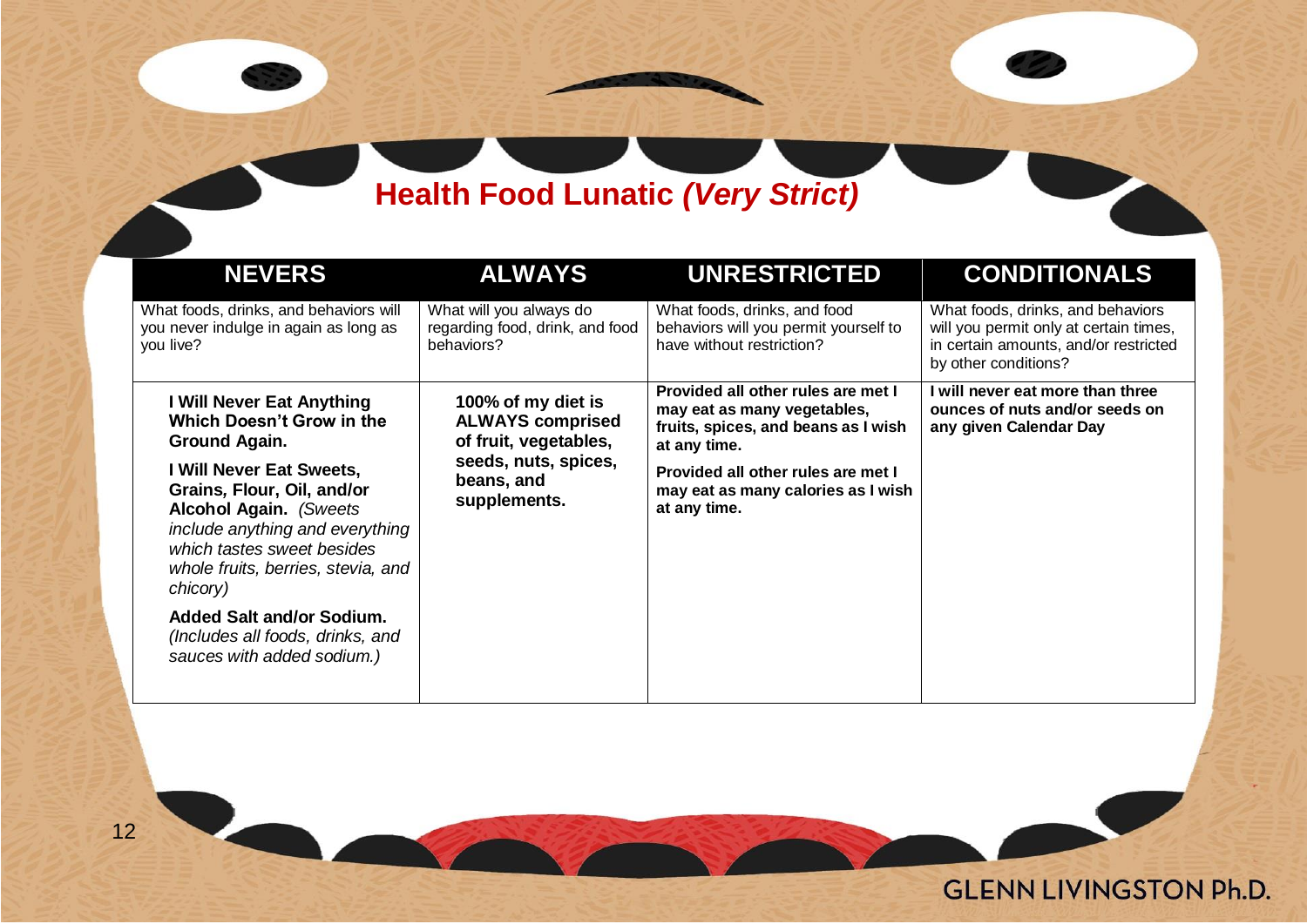### **Single Trouble Food Example (Chocolate)**

Some plans may have just one single rule to control a troublesome food. In this example we've used Chocolate.

| <b>NEVERS</b>                                                                                | <b>ALWAYS</b>                                                         | <b>UNRESTRICTED</b>                                                                                | <b>CONDITIONALS</b>                                                                                                                                                                     |
|----------------------------------------------------------------------------------------------|-----------------------------------------------------------------------|----------------------------------------------------------------------------------------------------|-----------------------------------------------------------------------------------------------------------------------------------------------------------------------------------------|
| What foods, drinks, and behaviors<br>will you never indulge in again as<br>long as you live? | What will you always do regarding<br>food, drink, and food behaviors? | What foods, drinks, and food<br>behaviors will you permit yourself to<br>have without restriction? | What foods, drinks, and behaviors<br>will you permit only at certain times,<br>in certain amounts, and/or restricted<br>by other conditions?                                            |
|                                                                                              |                                                                       | Outside of my conditional trouble<br>food rule I do not restrict myself in<br>any way whatsoever   | I will never eat chocolate again<br>outside of a social situation where<br>someone I care about has<br>specifically offered it to meand<br>never more than once a month in<br>any case. |

**GLENN LIVINGSTON Ph.D.**